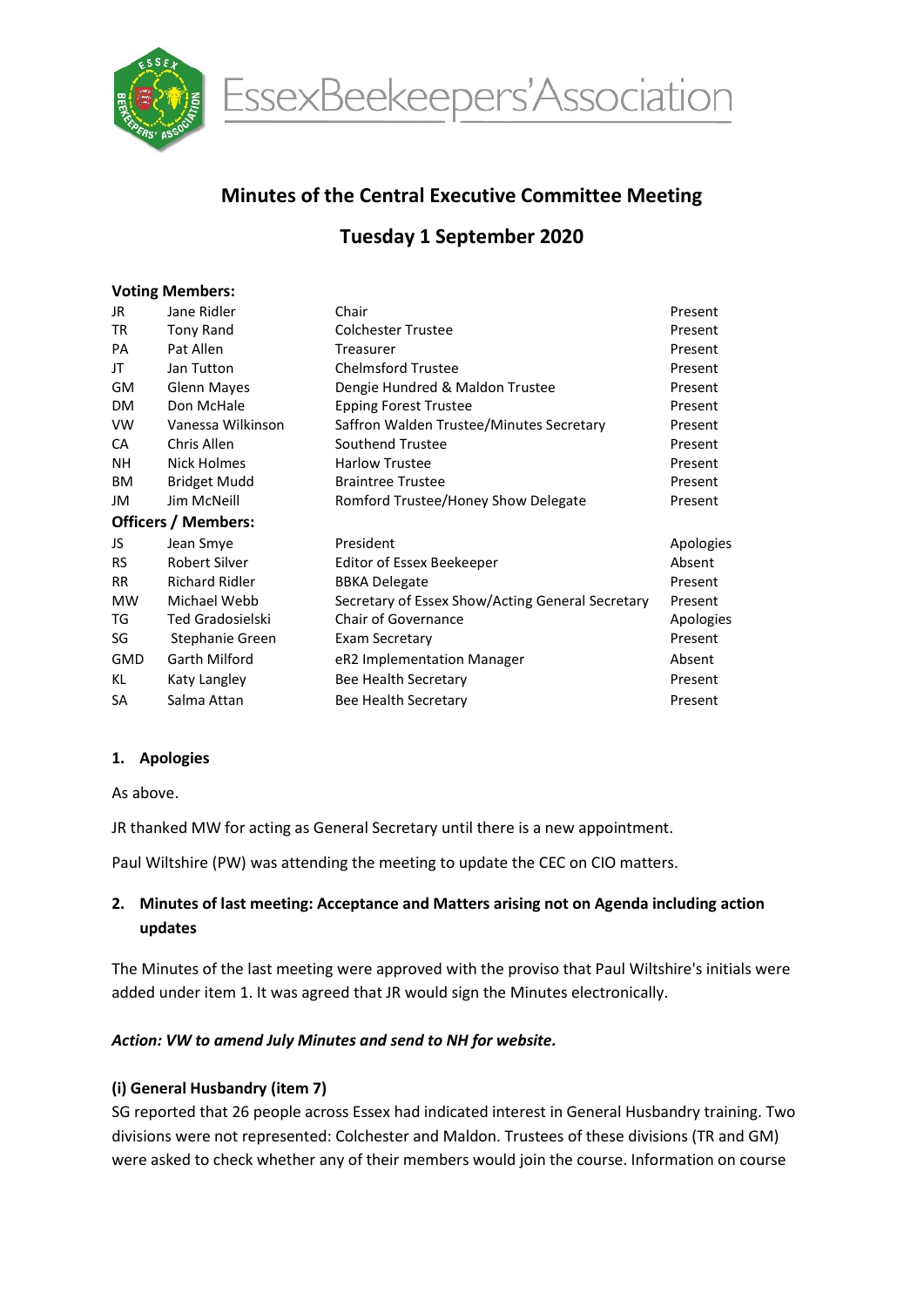structure would be sent out to the group. JR and RR had generously offered their time for teaching for free, with online theory sessions taking place every other week from mid-October.

PW said his name should be included on the list of Romford members. He offered Romford's Zoom licence for running the theory sessions.

## Action: TR and GM to check interest in General Husbandry training with divisional members.

## (ii) MW acting as General Secretary (item 1)

MW would continue acting as General Secretary for the time being. JR has written to divisional Secretaries asking if any of their members might be willing to take on the role.

# (iii) The 2021 Ted Hooper Lecture at the Wax Chandlers Hall (item 3)

Given the difficulty of self-catering at the Hall, JR said that TG is asking for a quote from an independent catering company.

### Action: TG to organise a quote from an independent catering company for the THL

Thinking ahead about Covid safety, KL suggested that attendees could be asked to complete questionnaires and, in addition, an infra-red thermometer could be used to check their temperatures. MW recommended that we check the Risk Assessment provided by Wax Chandlers for use of their facilities. He said the Hall is quite small, so we might need to limit numbers attending the event.

JR suggested we delay making a definite arrangement for now, given ongoing concerns about Covid. This was agreed.

### (iv) CIO (item 8)

JR checked that all trustees had received their copies of the guide to Charitable Incorporated Organisations by Gareth G. Morgan. The publishing company had asked JR if they could put out a tweet about sales of the book to beekeepers. It was agreed this could go ahead. PA will pay the invoice for the books.

See also Agenda point 4.

### (v) DVM reports (item 10)

Following discussion at the July CEC meeting, it was noted that there have been no more advertisements for queen bees. PA commented that the person advertising the queen bees in the Essex Beekeeper had not paid their invoice yet.

### 3. Treasurer's Report and considerations for capitation/subs 2021

PA stated that EBKA do not need to increase their subscriptions for the coming year. BBKA capitation will be unchanged in 2021. There is no information about BDI premiums going up, but we should wait for a final decision until after the BDI AGM on 10 September, in case there is an announcement.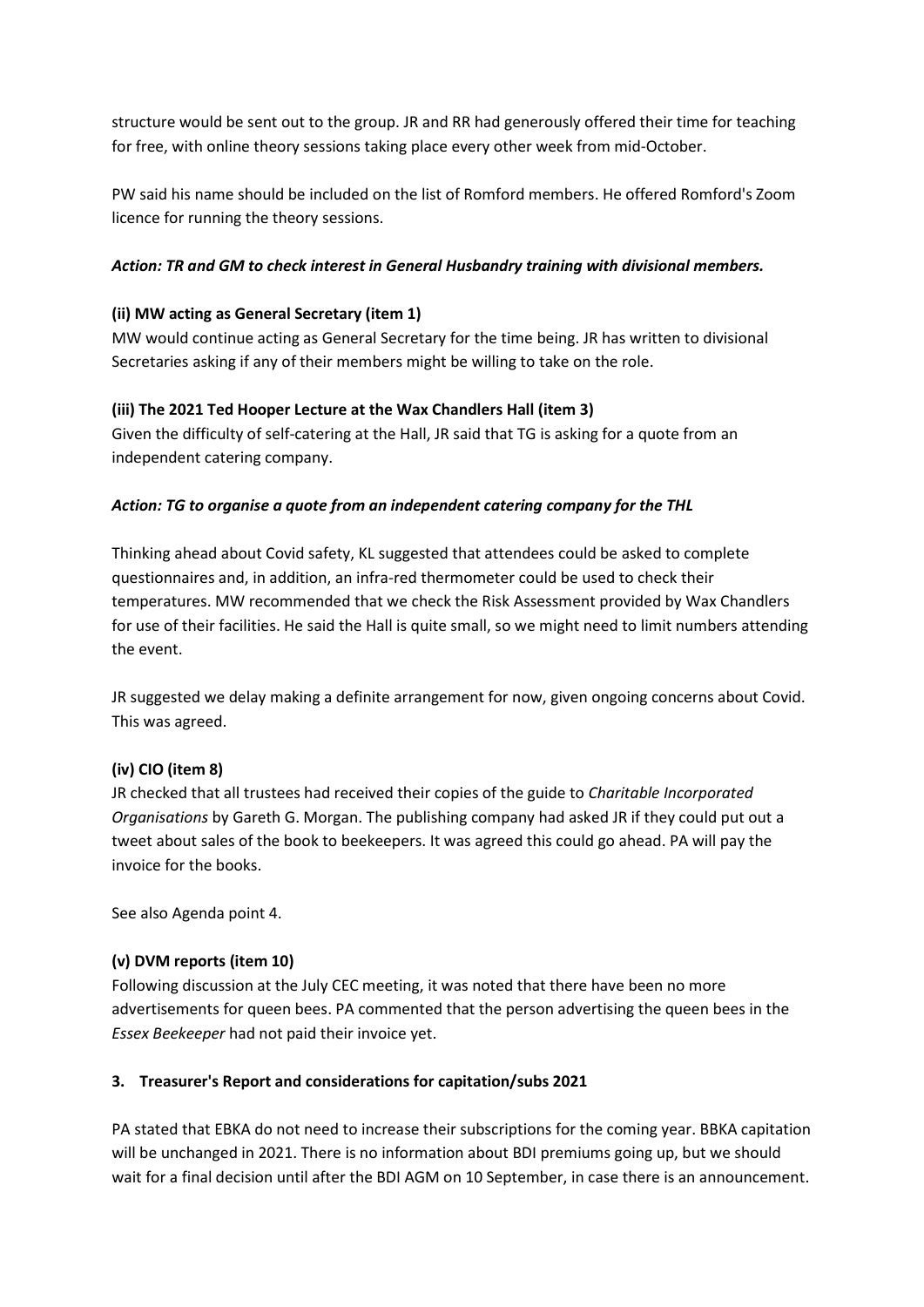PA had a question about the standard accounts layout recommended to make consolidation of the accounts easier. Before making any changes or recommendations for change to the layout, she would like advice from someone (e.g. RR) who has consolidated the accounts in the past. RR recommended finding a friendly accountant as a guide to doing this in a professional manner, e.g. Paras Shah.

It was pointed out that EBKA will need an accounts examiner and RR recommended the person who examined last year's accounts. CA asked how much we paid for an examiner as he has a friend who audits accounts for charitable companies. TR commented that the cost had been £25 per hour.

In conclusion, JR proposed that 'Subscriptions for 2021 are kept at the same rate as 2020'.

### Vote: 9 For; 1 Abstain; ACCEPTED

In the Treasurer's report it was pointed out that the treasurer's timetable currently involves an EBKA Membership Secretary. There is no Secretary at present and a new role needs to be defined to take into account the use of eR2. JT's view was that the role should be retained, with tasks including liaison between Divisions, EBKA and BBKA to encourage a consistent approach to maintaining all membership categories; supporting the EBKA Treasurer to understand the impact of any capitation changes; understanding our membership; and knowing, for example, which members are vulnerable and how to support them.

### 4. Update from CIO Working Group, with proposals for trustees

PW reported that, following TR's resignation, a meeting had been held with interested parties on how to carry forward the process of transition of the EBKA to a CIO.

At the AGM in March, it had been proposed and agreed 'That the General Secretary, on behalf of the trustees and following consultation with the membership, prepare and submit a Constitution to the Charity Commission with the objective of changing the status of EBKA to a Charitable Incorporated Organisation (CIO).'

PW's view was that the change of status was still in the hands of the trustee body: whether to complete it, change it, or to reconsider the decision. A working group has been set up to look at these options.

All trustees have been sent a copy of Charitable Incorporated Organisations by Gareth G. Morgan. PW recommended the book as easy to read; it provides a good level of understanding of what is involved in the conversion to a CIO. After reading the book, trustees are encouraged to lend it to divisional Chairs and Secretaries, so we have a broad range of people that understand the issues involved. The next step would be to bring in an expert witness at the next CEC meeting to give trustees a chance to ask questions.

TR said he failed to understand why there was a problem with the proposition agreed in March. The new constitution was developed with the help of John Rhodes, a charity lawyer, who had expressed surprise about the time taken to convert EBKA to a CIO. However, JR explained that John Rhodes had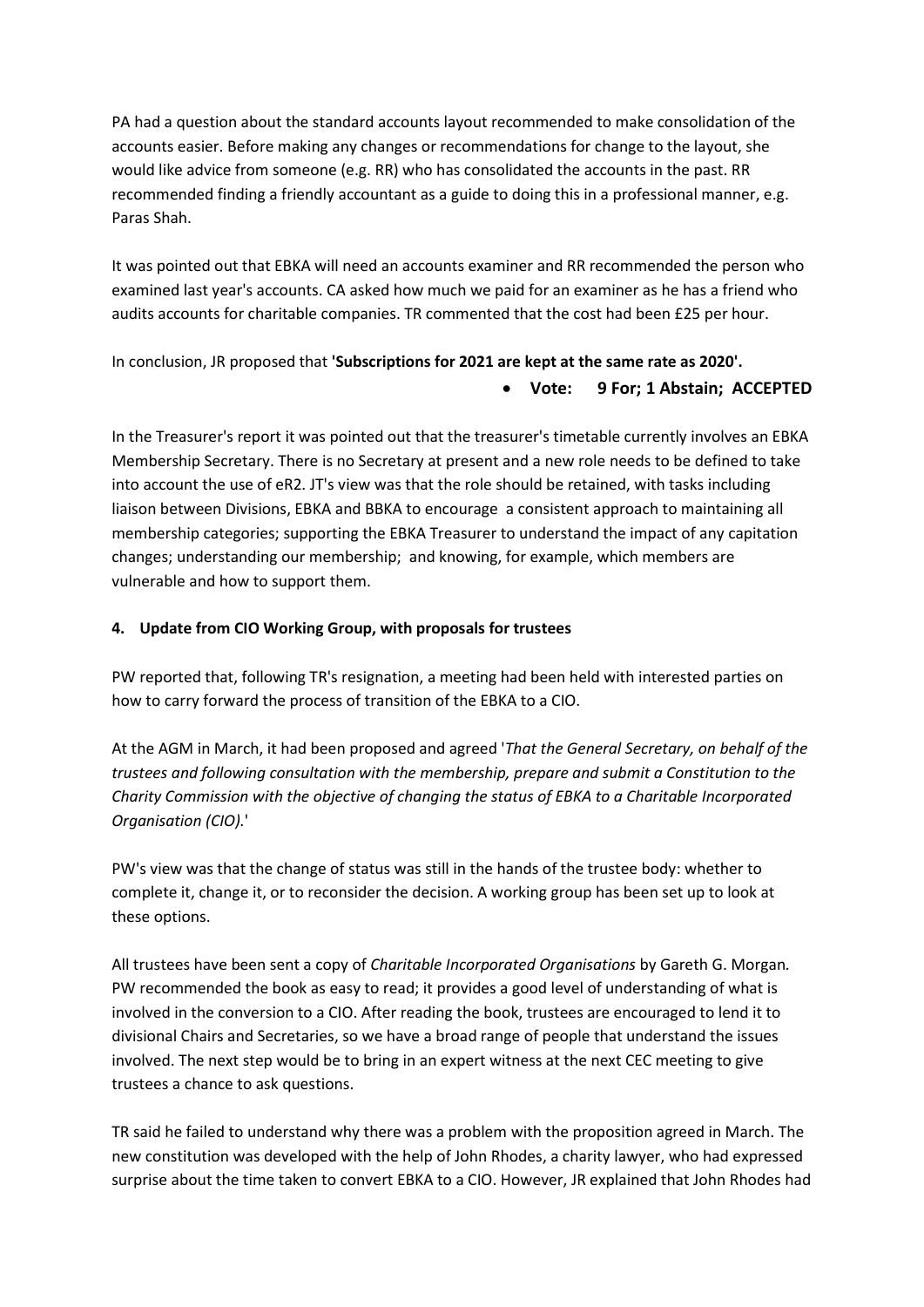suggested to her that he had only advised to the brief as it was presented to him, i.e. the AGM resolution and the EBKA Rules, and she emphasised that trustees must understand the implications of conversion to CIO. There would be an opportunity to ask John Rhodes pertinent questions, when we are ready, possibly at a separate meeting to the regular CEC meeting.

It was agreed that the working group would put together an agenda of next steps.

# Action: Trustees to read Charitable Incorporated Organisations and lend it to Chairs and **Secretaries**

### Action: CIO working group to put together agenda of next steps.

### 5. Trustees' Handbook. Completed updated version.

VW reported that the Trustee Handbook was almost complete. She thanked everyone for their contributions. There are just a few last queries to sort out, e.g. sections on GDPR and description of the role of Membership Secretary. She hoped to be able to send the draft complete version to trustees early next week, with the aim of having comments back by the end of the month and an approved version available for October.

### 6. Virtual meetings – Zoom update including re-imbursement

The practicalities of coordinating Virtual Meetings across the county are still evolving. EBKA divisions are offering regular monthly meetings as well as presentations from invited speakers: some divisions have their own licences for up to 100 people, some speakers have their own licences that they prefer to use, and there many good speakers available via BIBBA and BBKA, as well as other beekeeping associations, e.g. Cambridge.

JT explained that, although the original intention had been to extend Zoom licences on a monthly rolling basis from 100 to 600, this has not yet started. The CEC will pay for one month's extended licence. If a division already has a Zoom licence, the licence owner should apply to PA for the cost of the extended licence, on an expenses claim form, which would be paid to a personal credit card.

Braintree's recent Zoom webinar was oversubscribed for their maximum of 100 people. At a webinar, only the main speaker and organisers are visible to attendees, unlike regular Zoom meetings. JR said that in her experience it is valuable to see the people to whom you are talking.

eR2 mailshots advertising speakers appear to be effective in encouraging participation at meetings.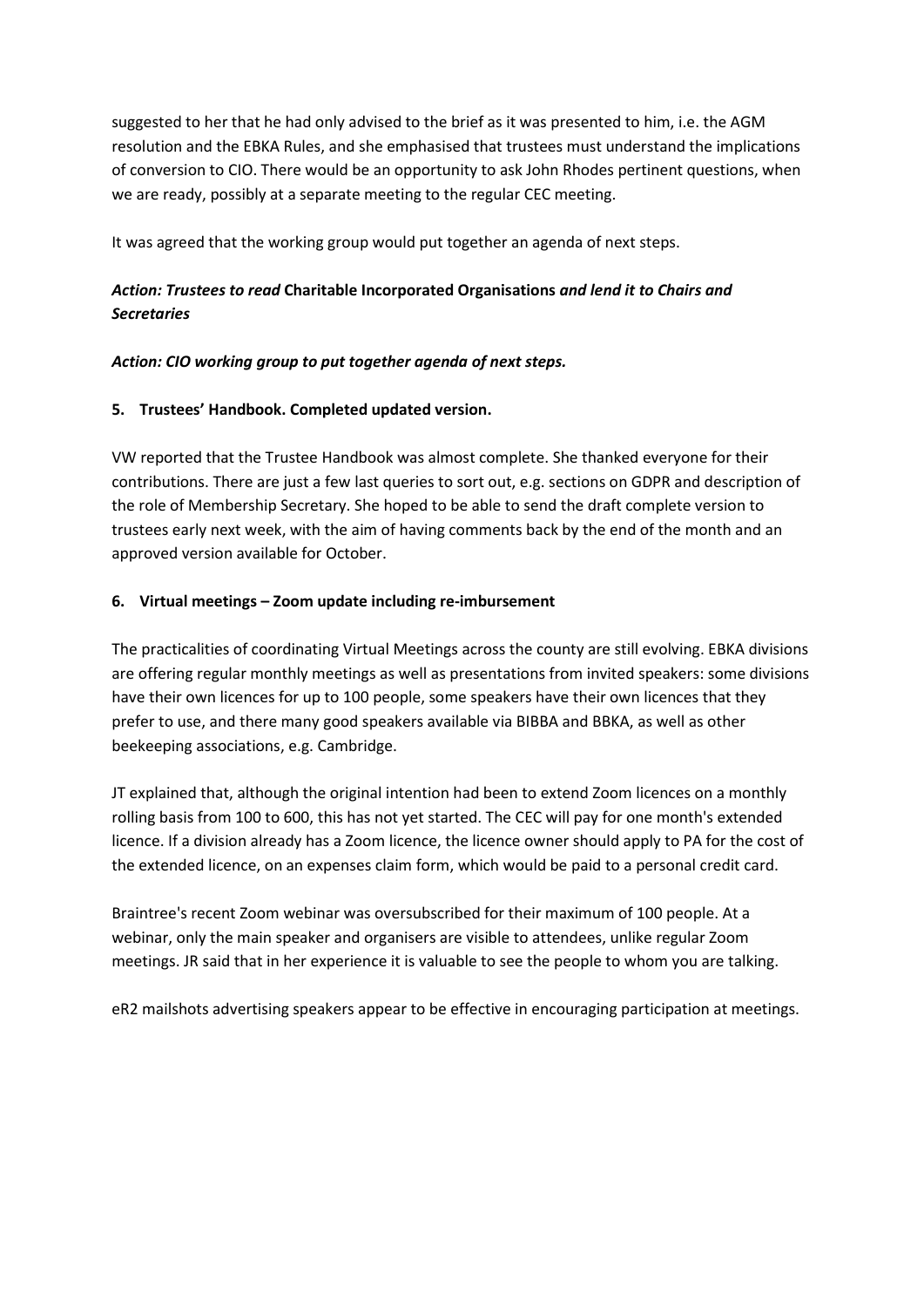## 7. Risk Assessments (RA) & reintroduction of 'live' meetings

JR had sent an Introduction in advance of the meeting. It included some suggestions for RA considerations that are essential when organising possible upcoming meetings, as well as some ideas for making Covid-secure RAs.

Southend Division have requested that the CEC provide a template for all meetings. However, JR's view was that different meetings require different individual assessments. TG has started a DropBox of divisional RAs for use by other Divisions.

CA said that Southend were hoping for a RA set template, effectively a 'dummy's guide'. KL emphasised that there has to be an individual event assessments; she liked CA's idea of a 'dummy guide' for people who do not know where to start.

BM described a recent 'live' event held by Braintree division. Members were divided into groups of six taking into account social distancing. The event was well organised until the end of the meeting when social distancing broke down.

JR emphasised that trustees need to be sure that RAs are done properly. She asked trustees to check the circulated Introduction document. It should be sent to all divisional committees with special reference to Safety Officers, Chairs and Secretaries.

## Action: Trustees to check RA assessment document and circulate to their divisional committees.

### 8. BBKA ADM propositions, Jan 2021. Requests from Divisions

RR had circulated an ADM report ahead of the meeting. Any motions from Essex for the BBKA ADM in January 2021 need to be finalised this month. None have been received from divisions but, if there are last minute entries, they could be rushed through.

RR updated the CEC on propositions from 2019. There has been recent progress on our motion that the UK should apply for membership of Apimondia. This appears to be going ahead.

Consultation periods are over for the following BBKA motions: (1) adopting a weighted average voting method and (2) admitting new area associations. We should review both these propositions in November.

### 9. 2021 AGM Need for EGM Rule changes to incorporate agreed propositions

MW raised the question of a virtual AGM in 2021. We would need to make sure the Association Rules allow it. An EGM is required to agree an Rule change. All members are invited to attend an EGM, and it could take place, say, 10 minutes before a CEC meeting.

KL pointed out that people's responses needed to be properly recorded at a virtual meeting. RR commented that BBKA are going to use eR2 to record votes for the ADM meeting and he would ask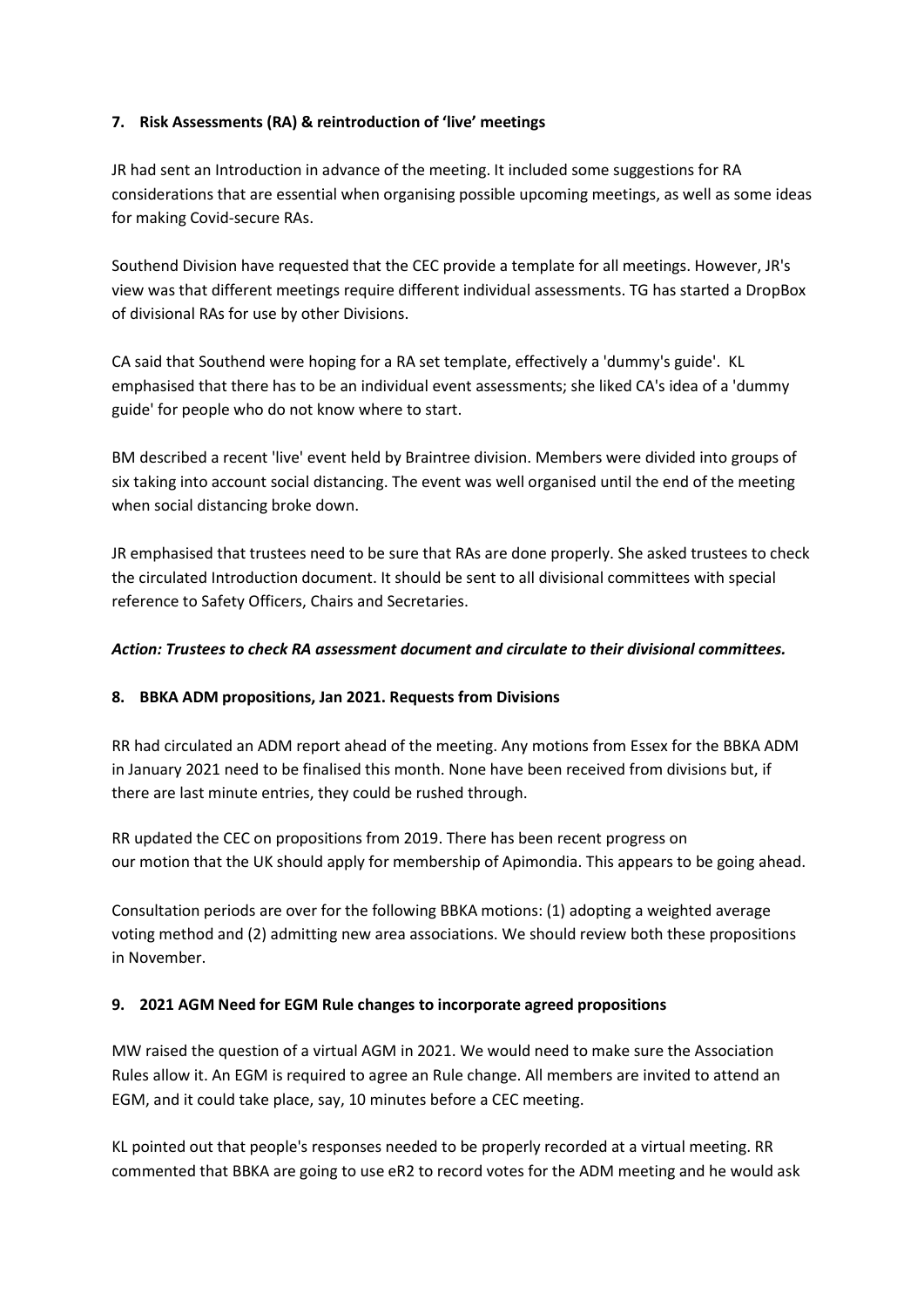for further details. CA suggested using SurveyMonkey, which is a free online survey tool. He will ask his institute for more details.

# Action: RR to ask BBKA about the eR2 voting mechanism; CA to check possible use of SurveyMonkey

## 10. Questions arising from Divisional reports & Secretaries' Reports

JR thanked everyone for their reports.

As Honey Show Secretary, MW explained that the Show Committee is concerned about holding the virtual honey show in view of the changing Covid situation, as it might create unacceptable risks to members. Writtle College has not informed him about booking conditions for the hall. The Show has not yet been cancelled, and work on the schedule is going on in the background. However, the National Honey has been cancelled. JM reported that Romford Honey Show had been cancelled too because of concerns about use of a hall.

# 11. Correspondence

Documents relating to BeeCraft were discussed at the CEC Meeting in July (item 6). TR has the Minute Book and other documents, which should be returned to JR.

## Action: TR to organise transfer of relevant BeeCraft documents to JR

### 12. AOB

PW recommended the Health & Safety procedures available on the BBKA website. However, the documents have not been updated for Covid risks.

# NEXT MEETING – Tuesday 3 November at 7.30 pm via Zoom

| Point         | <b>Action</b> | Owner           | <b>Action</b>                                                                                                                                                                 | <b>Action</b> | Update | <b>Status</b> |
|---------------|---------------|-----------------|-------------------------------------------------------------------------------------------------------------------------------------------------------------------------------|---------------|--------|---------------|
| number        | date          |                 |                                                                                                                                                                               | due date      |        |               |
| 1             | 3/3/20        | Gen             | General Secretary to provide NH &                                                                                                                                             | After         |        | open          |
|               |               | Sec             | RS with DVM reports in bundle and                                                                                                                                             | each          |        |               |
|               |               | /VW             | VW to provide corrected and                                                                                                                                                   | meeting       |        |               |
|               |               |                 | signed Minutes to NH.                                                                                                                                                         |               |        |               |
| $\mathcal{P}$ | 3/3/20        | KL              | <b>Review current Privacy Policy</b>                                                                                                                                          | 30/4/20       |        | open          |
| 3             | 3/3/20        | <b>Trustees</b> | Ensure that their committees have<br>elected Safety Officers to cover Risk<br>Assessments for all events, and the<br>CEC Event Safety Officers to cover<br>all County events. | 30/3/20       |        | open          |
| 4             | 7/7/20        | <b>CEC</b>      | Make suggestions to JR for a new                                                                                                                                              | 1/9/20        |        | open          |